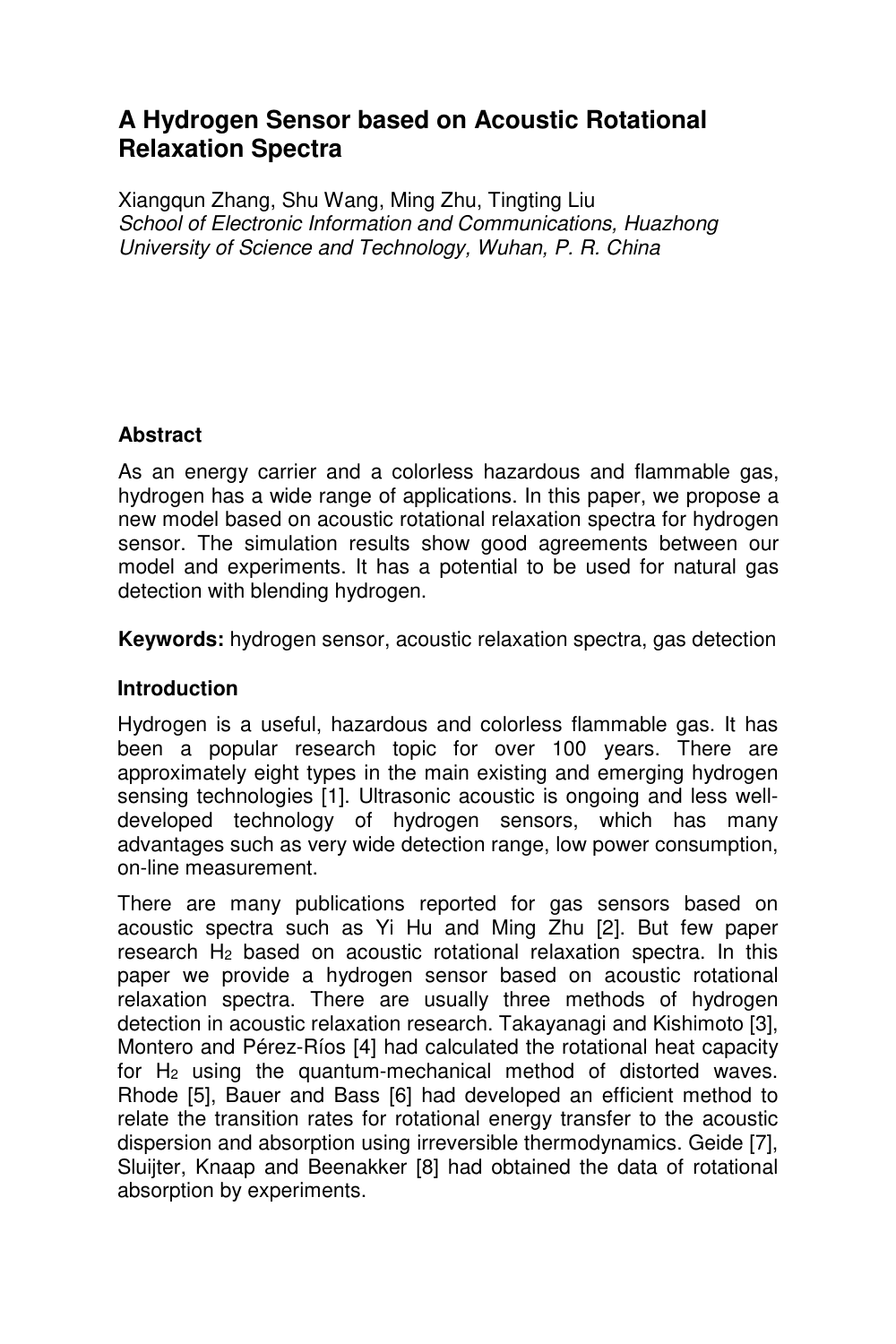The present paper is organized as follows. In Sec. II we introduce the analytical model of acoustic rotational relaxation spectra for hydrogen. In Sec. III we simulate the model and discuss the result at different ambient temperatures. In Sec. IV we conclude this paper.

### **Basic Principles**

According to the definition of enthalpy and the Amagat law, the enthalpy of hydrogen is the sum of translation, rotation and vibration of hydrogen molecules. The enthalpy of ideal gas mixtures can be expressed as:

$$
H = H_{trans}(T) + H_{rot}(T) + H_{vib}(T)
$$
\n(Eq. 1)

Where *H* is the sum of total enthalpy,  $H_{trans}(T)$  is the translation enthalpy,  $H_{rot}(T)$  is the rotational enthalpy,  $H_{vib}(T)$  is the vibrational enthalpy.

Compared with rotation mode, the vibration mode of hydrogen molecules is so small that it can be ignored. Thus Eq. (1) can be approximately obtained as:

$$
H = H_{trans}(T) + H_{rot}(T) \tag{Eq. 2}
$$

Deriving Eq. (2), we obtain

 $dH = C_p dT$ (Eq. 3)

Using Eq. (2) and Eq. (3), the following is the total expression of the hydrogen rotational and translational relaxation:

$$
C_p^{rot} = \sum_{j=0}^n \frac{E_j dN_j}{dT^{trans}}
$$
 (Eq. 4)

$$
C_p^{\text{eff}} = C_p^{\text{tr}} + C_p^{\text{rot}} \tag{Eq. 5}
$$

Where  $C_p^{e\!f\!f}$  is the sum of all heat capacity,  $\left|C_p^r\right| = 3R/2$  is the

translational heat capacity,  $C_p^{rot}$  is the rotational effective heat capacity. According to Eq. (5), we can get the value of  $C_p^{\text{eff}}$ .

$$
c_e^2 = \frac{P_0}{\rho_0} \gamma^{\text{eff}} = \frac{P_0}{\rho_0} \frac{C_p^{\text{eff}}}{C_p^{\text{eff}} - R}
$$
 (Eq. 6)

Where  $c_e$  is the effective thermodynamic sound speed,  $P_0$  is the equilibrium pressure,  $\rho_{\scriptscriptstyle 0}$  is the equilibrium density.  $R$  is the universal gas constant,  $\gamma$ <sup>eff</sup> is the effective isochoric heat ratio.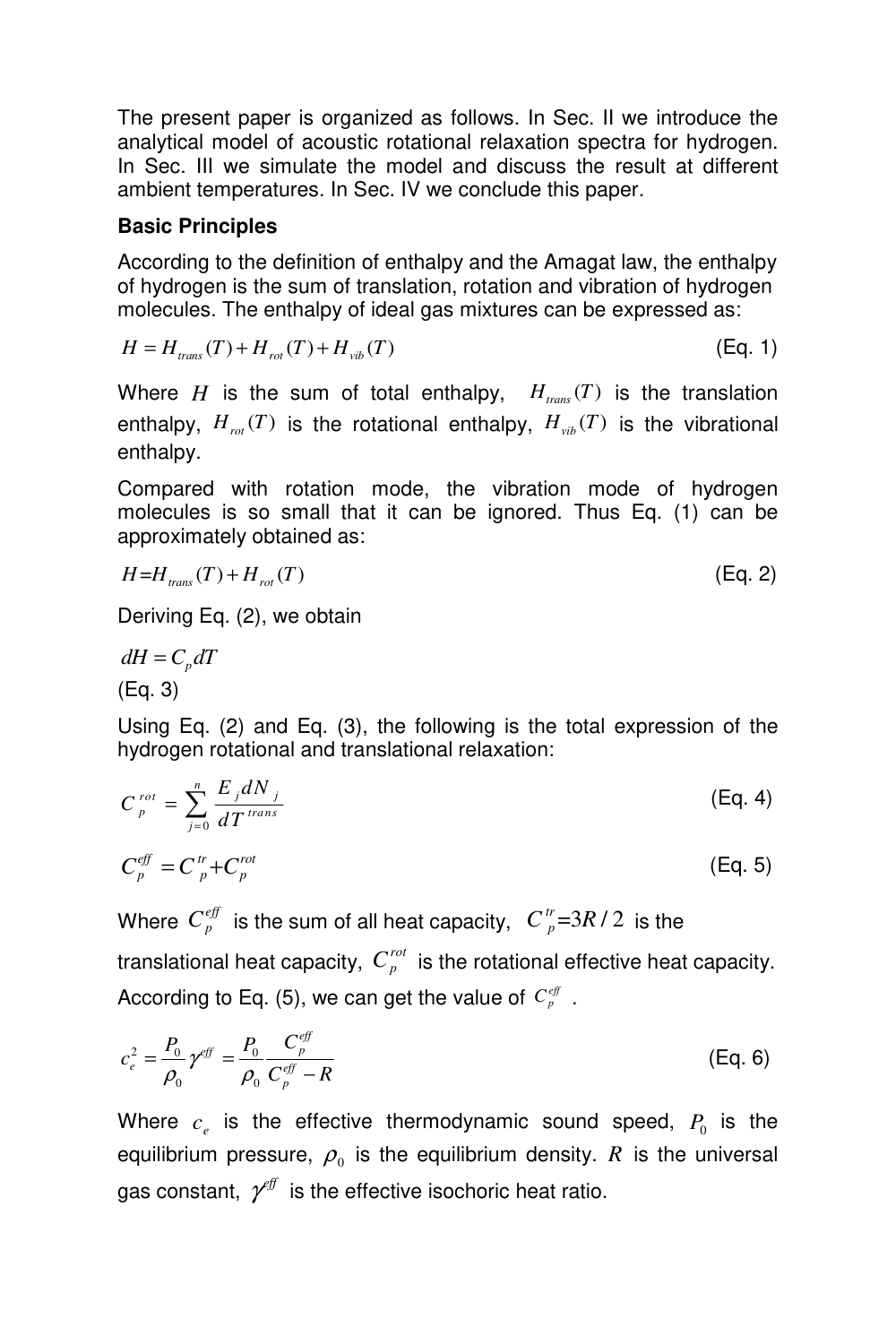Because the relationship between  $c_e$  and  $k_e$ , we can also obtain the expression in terms of

$$
k_e = \frac{\omega}{c} - i\alpha_r = \frac{\omega}{c_e} \tag{Eq. 7}
$$

Where  $k_e$  is the effective acoustic wave number,  $\omega = 2\pi f$  is the acoustic angular frequency,  $i = \sqrt{-1}$ ,  $c$  is the sound speed depend on frequency,  $\alpha_r$  is the molecular relaxation absorption coefficient.

From the relationship between acoustic formula of thermodynamics and the effective wave number, Eq. (6) and Eq. (7), the relaxation absorption of hydrogen can be obtained. Derived from the above formulas, we can draw a conclusion that hydrogen absorption process mostly caused by rotational absorption.

# **Simulations and Discussion**

We firstly consider acoustic rotational absorption in a pure hydrogen gas at different temperatures. Natural hydgrogen gas is a mixture of three parts orthohydgogen to one part parahydgrogen. Parahydrogen have two rotational relaxation processes corresponding to  $J = 0 \rightarrow 2$ and  $J = 2 \rightarrow 4$  transitions when orthohydrogen have two  $J = 1 \rightarrow 3$ and  $J = 3 \rightarrow 5$  transitions. Some parameters of natural hydgrogen are shown in Table 1. Sigma is the rotational relaxation cross section and Bulk visc is the volume viscosity. The proportion and energy of rotational transitions in natural hydgrogen at 296 K are shown in Table 2.

|     | Sigma  | Bulk visc |
|-----|--------|-----------|
| 300 | 0.0982 | 266       |
| 296 | 0.0978 | 263       |
| 275 | 0.0968 | 257.      |

Table 1. Some parameters for natural hydgrogen at room temperature.

Table 2. The proportion and energy of rotational transitions in natural hydgrogen at 296 K.

| Transition | % of total | Energy $(cm-1)$ |
|------------|------------|-----------------|
| $0 - 2$    | 18.7       | 349             |
| $2 - 4$    | 9.3        | 801             |
| $4 - 6$    | 0.3        | 1292            |
| $1 - 3$    | 66.4       | 586             |
| $3 - 5$    | 5.2        | 1062            |
| $5 - 7$    | 0.3        | 1530            |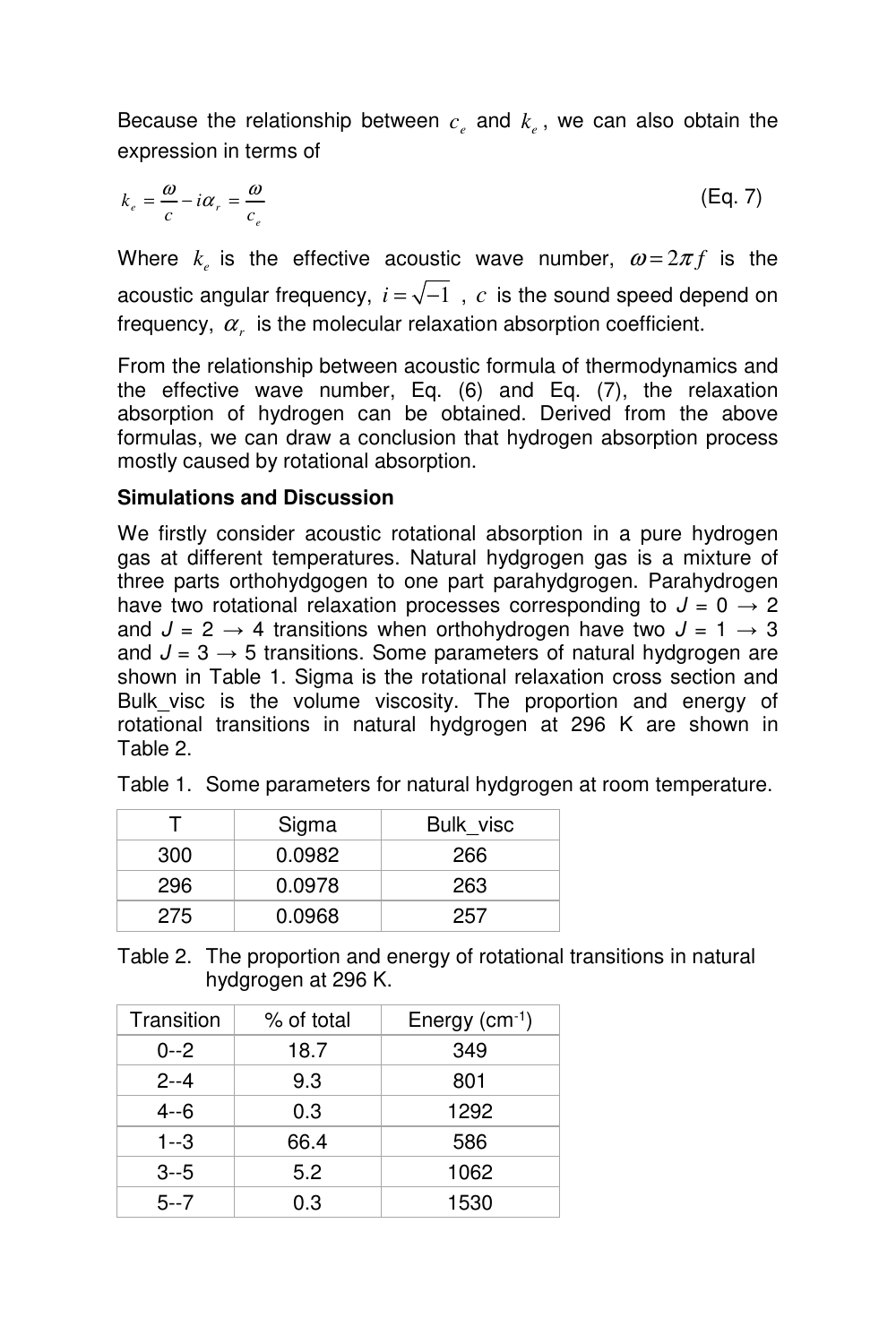Fig. 1 and Fig. 2 present acoustic absorption and sound speed spectra for hydrogen gas at different temperatures. From the pictures, we can see our acoustic absorption curves agree very well with the experiment values at low frequencies at T=296 K and T=873 K. The predicted vales of the model are slightly higher than experiment data at T=296 K, while they are slightly lower at T=873 K. The reason for this phenomenon is that the relaxation process of hydrogen at high temperature is more active. The experiment values of sound speed in hydrogen at low frequencies are high than our model values at T=296 K.



Fig.1. (a) Acoustic absorption in hydrogen. (b) Sound speed in hydrogen. T=296 K, blue curve represents the spectrums predicted by the model of this work at the same temperature, green and red circles represent the experimental data from the literature [9].



Fig. 2. (a) Acoustic absorption in hydrogen. (b) Sound speed in hydrogen. T=873 K, blue curve represents the spectrums predicted by the model of this work at the same temperature, green and red circles represent the experimental data from the literature [9].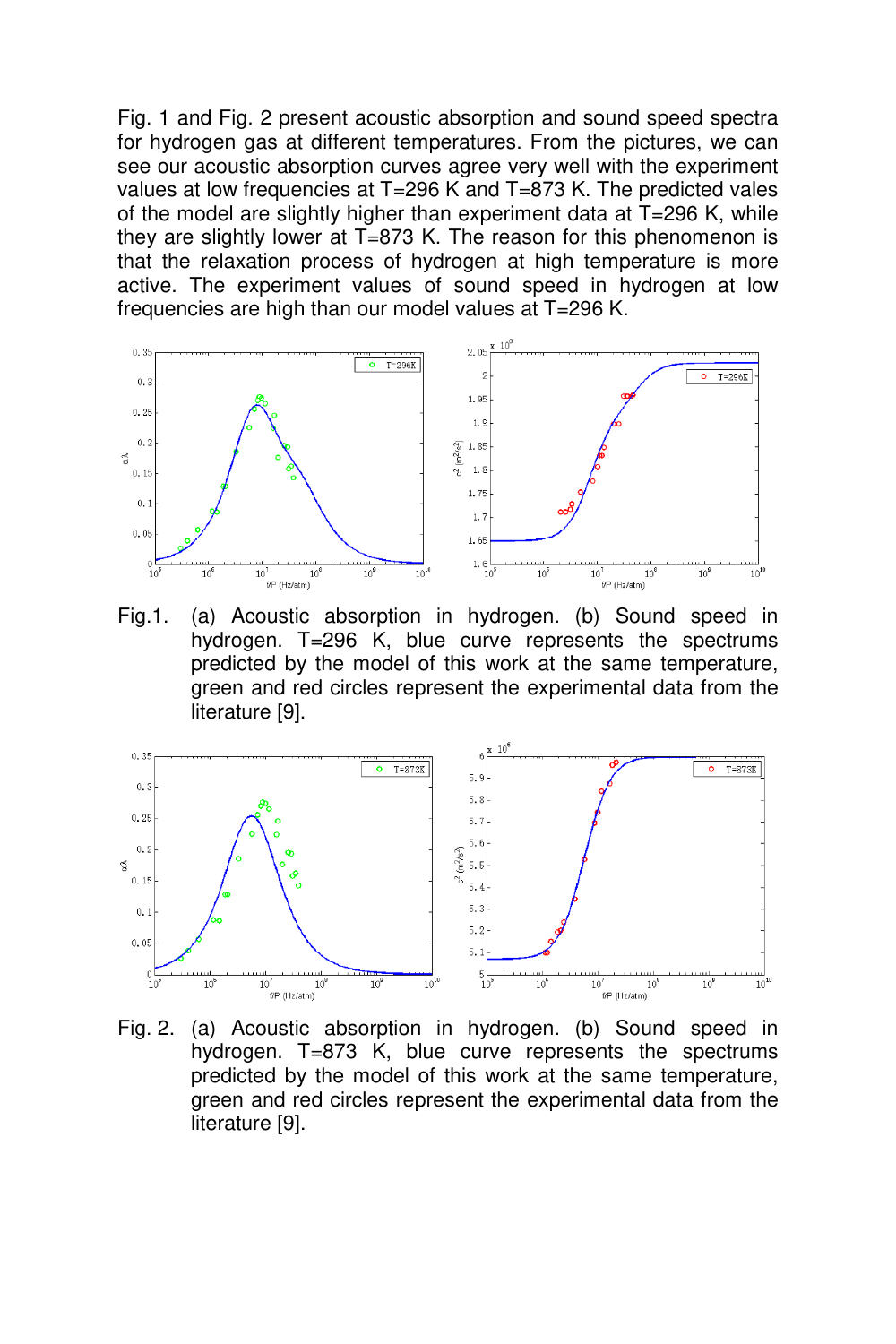## **Conclusion and outlook**

In this paper, we present a model of hydrogen sensor based on acoustic relaxation spectra. It provides deep insight into the relation between the entropy of hydrogen and its rotational relaxation. At T=296 K and T=873 K, the hydrogen relaxation spectra based on the proposed model are consistent with experimental data quite well. Those comparisons verify our model. However, the relaxation processes of methane, nitrogen and many other gases are mainly dominated by vibrational relaxation process. Taking into account the difference between other gases and hydrogen, it can be further used to detect composition and concentration in gas mixtures such as hydrogen compression natural gas.

#### **Acknowledgements**

This work was supported by the National Natural Science Foundation of China (Grant No. 61571201 and 61371139).

#### **References**

- [1] Hübert T, Boon-Brett L, Black G, et al. "Hydrogen sensors-a review". Sensors and Actuators B: Chemical, 2011, 157(2): 329- 352.
- [2] Zhu et al, 2016, Meas. Sci. Technol., at press: http://dx.doi.org/10.1088/1361-6501/aa544d
- [3] Takayanagi K, Kishimoto T. "On the Inelastic Collision between Molecules, III Rotational Transitions in H2-gas". Progress of theoretical physics, 1953, 9(6): 578-592.
- [4] Montero S. Pérez-Ríos J. "Rotational relaxation in molecular hydrogen and deuterium: Theory versus acoustic experiments". The Journal of chemical physics, 2014, 141(11): 114301.
- [5] Rhodes Jr J E. "The velocity of sound in hydrogen when rotational degrees of freedom fail to be excited". Physical Review, 1946, 70(11-12): 932.
- [6] Bauer H J, Bass H E. "On Acoustic Measurements of Rotational Energy Transfer". The Journal of Chemical Physics, 1972, 57(4): 1763-1766.
- [7] Geide K. "Rotationsrelaxation in gasförmigem Schwefelwasserstoff und Parawasserstoff". Acta Acustica united with Acustica, 1963, 13(1): 31-41.
- [8] Sluijter C G, Knaap H F P, Beenakker J J M. "Determination of rotational relaxation times of hydrogen isotopes by sound absorption measurements at low temperatures". Physica, 1964, 30(4): 745-762.